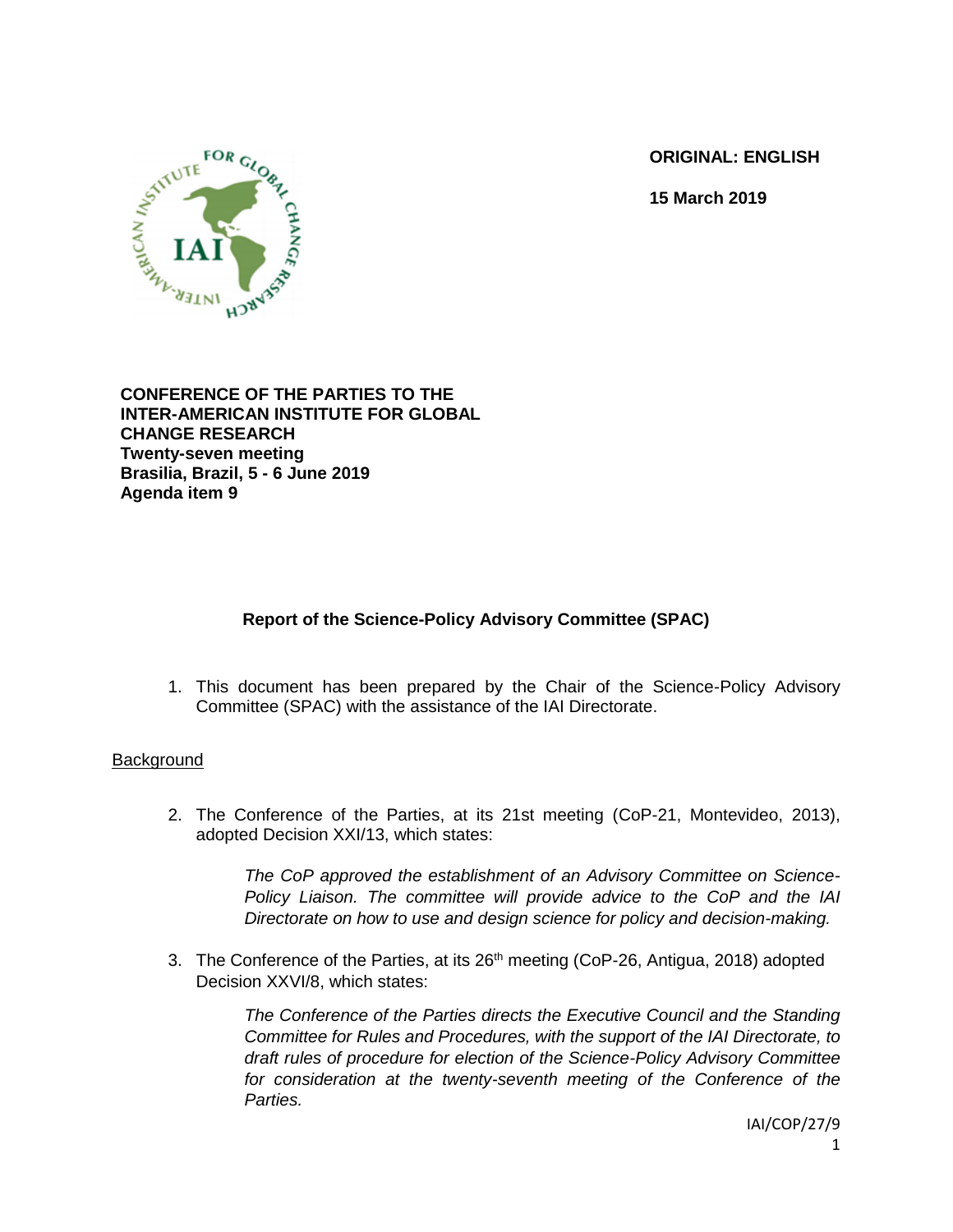4. CoP-26 also adopted Decisions XXVI/9, XXVI/10 and XXVI/11, which state, respectively:

> *The Conference of the Parties directs the Scientific Advisory Committee and the Science-Policy Advisory Committee to hold its meetings, physical and virtual, jointly.*

> *The Conference of the Parties decided to re-schedule elections to the Science-Policy Advisory Committee to its twenty-seventh meeting.*

> *The Conference of the Parties instructs the Directorate, in collaboration with the Science Advisory Committee, the Science-Policy Advisory Committee and interested Parties, to draft a new IAI Strategic Plan for consideration at the twenty-seventh meeting of the Conference of the Parties.*

## Membership

- 5. The current membership of the SPAC includes: Dr. Brigitte Baptiste, Dr. Walter Baethgen, Dr. Gilberto Cámara, Dr. Javier Gracia-Garza, Dr. Maria Netto, Dr. Evelia Rivera-Arriaga and Dr. James Rusak. In June 2019, two (2) SPAC members, Dr. Javier Gracia-Garza, nominated by the Parties, and Dr. James Rusak, nominated by the SPAC, concluded their first term, both are eligible for re-election if nominated. Dr. James Rusak will resign from the SPAC at the conclusion of his term.
- 6. In accordance with Decision XXVI/10 (CoP-26, Antigua, 2018), elections to the Science-Policy Advisory Committee were rescheduled for the twenty-seventh meeting of the Conference of the Parties.
- 7. Nominations to the SPAC will depend on adoption by Parties at the  $27<sup>th</sup>$  meeting of the Conference of the Parties of the draft Rules of Procedure for the SPAC which are available in Annex II of this document.
- 8. Assuming the draft Rules of Procedure for the SPAC are approved by the Parties, the IAI Directorate will invite Parties to submit nominations to the SPAC during the upcoming intersessional period.

## **Activities**

- 9. Per Decision XXVI/9 (Antigua, 2018), the Science-Policy Advisory Committee held its meetings jointly with the Scientific Advisory Committee during the 2018-2019 intersessional period. The joint meetings have been successful, resulting in enhanced communication, participation, and exchange of knowledge between the Scientific and Science-Policy Advisory Committees.
- 10. Five teleconferences were held: on 3 September, 10 October, 13 November, 12 December 2018, 7 March 2019. Issues discussed included: improvement of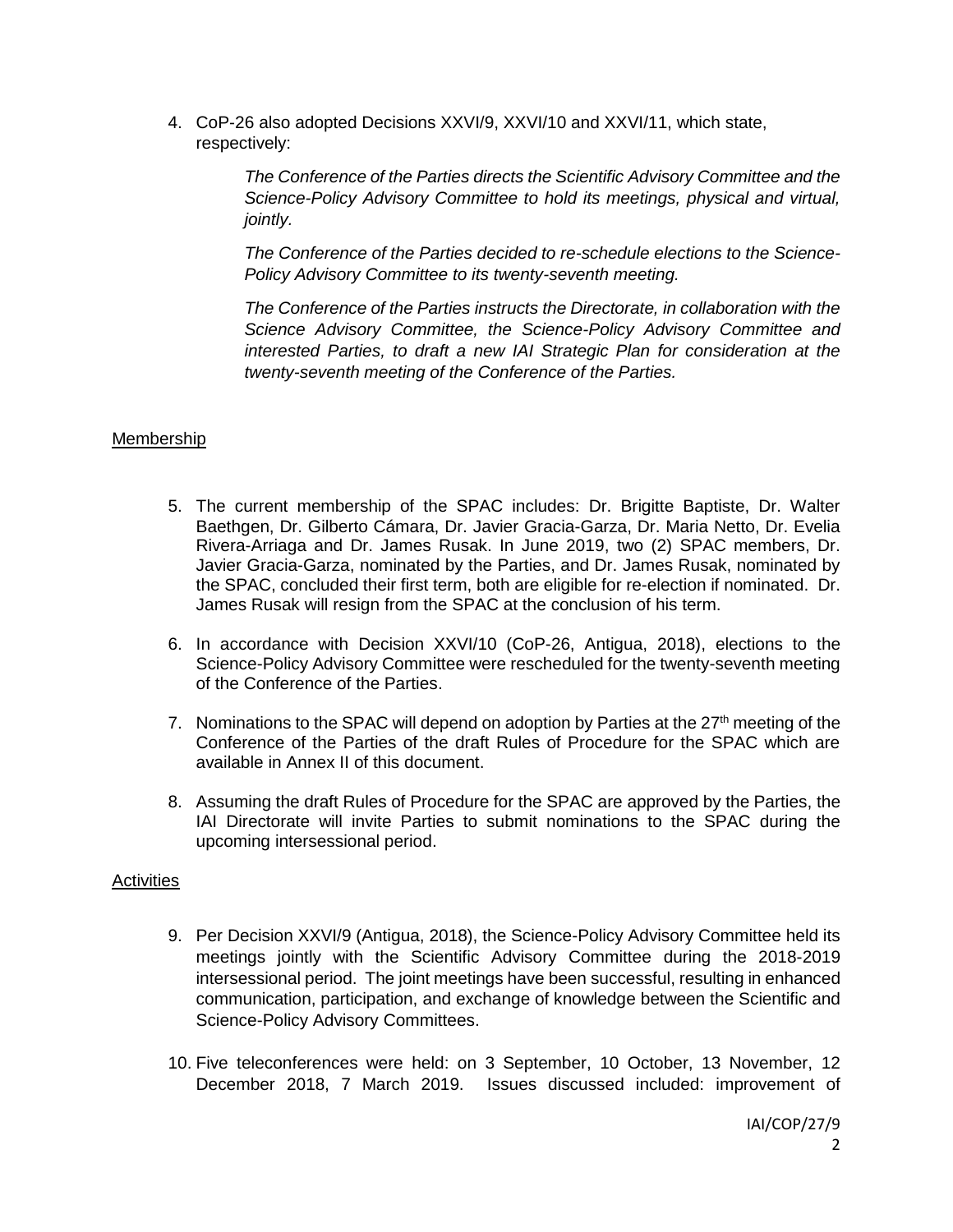information exchange and communication between the Scientific Advisory Committee (SAC) and the SPAC, advice on the review and selection of awards for the Small Grants Call on Ecosystem Services and Adaptation for Human Well-Being (SGP-HW), input on the publication of the IAI  $25<sup>th</sup>$  anniversary special journal issue related to CRN3 projects and science-policy, feedback on CRN3 project synthesis meetings, as well as important contributions to the revision of the IAI's Scientific Agenda and Strategic Plan following Decision XXVI/11 (Antigua, 2018) and the merger of the SPAC with the SAC.

- 11. SGP-HW review process was concluded on 14 December 2018. Four projects were selected for funding.
- 12. The SPAC will meet in Brasilia, Brazil on 3 June 2019 together with the SAC, prior to CoP-27 and EC-47 and EC-48 meetings, to discuss new areas of possible research on global change, particularly in light of the upcoming CRN4. Discussions will also center on linkages with the Belmont Forum and its Collaborative Research Actions program, ongoing and future funding proposals, and the IAI Strategic Plan and Scientific Agenda.
- 13. Pursuant to Decision XXVI/8 (Antigua, 2018), the IAI Directorate drafted Rules of Procedure for consideration at the twenty-seventh meeting of the Conference of Parties. The Rules of Procedure are contained in Annex II to this document for consideration of the Parties.

## Recommendation

The Conference of the Parties is invited to consider adopting the draft decision contained in Annex I to the present document.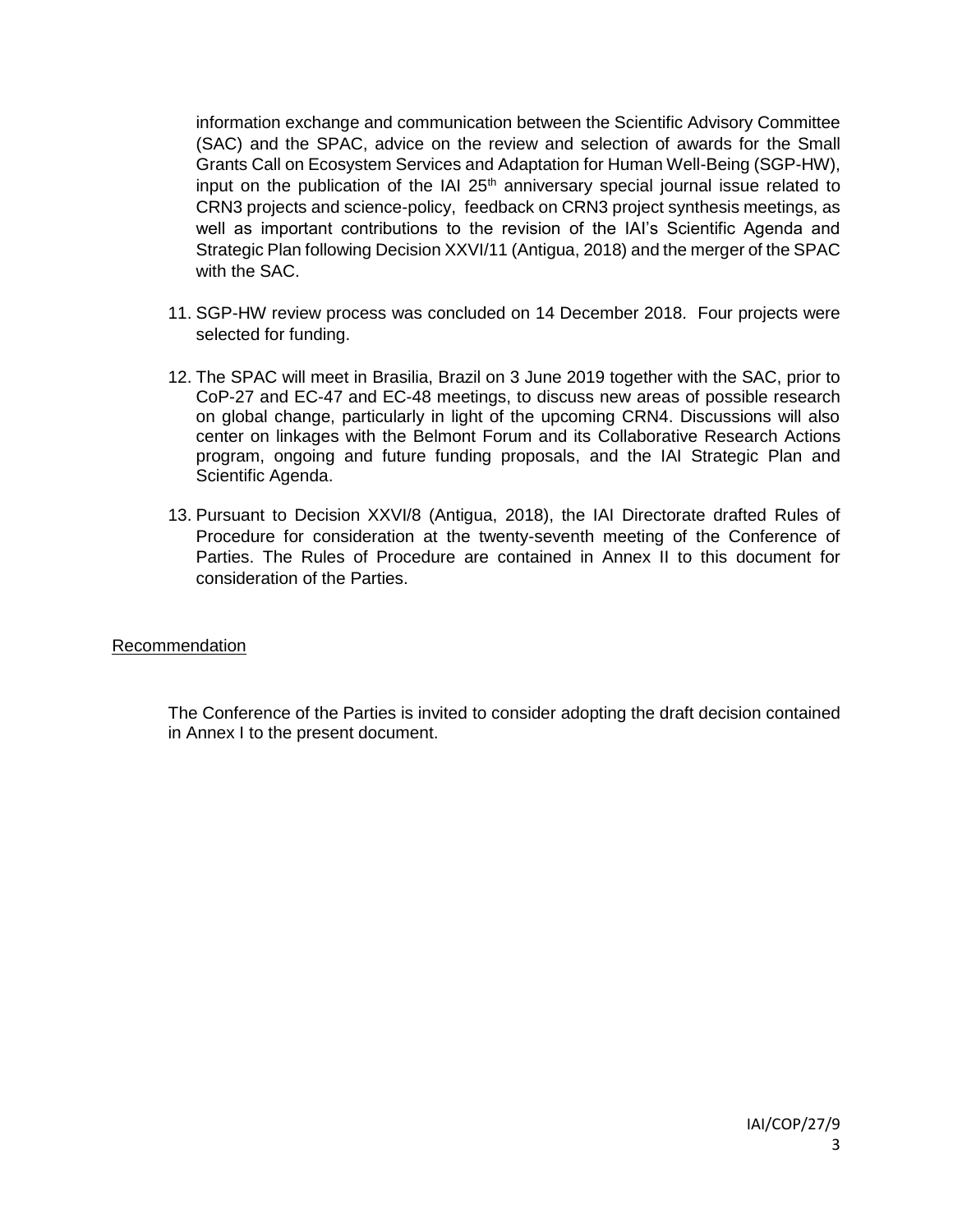**Annex I** 

# **Draft decision of the Conference of the Parties**

# **Science-Policy Advisory Committee**

## **Directed to the Parties**

XVII/ . The Parties are invited to adopt the Rules of Procedure for the Science Policy Advisory Committee.